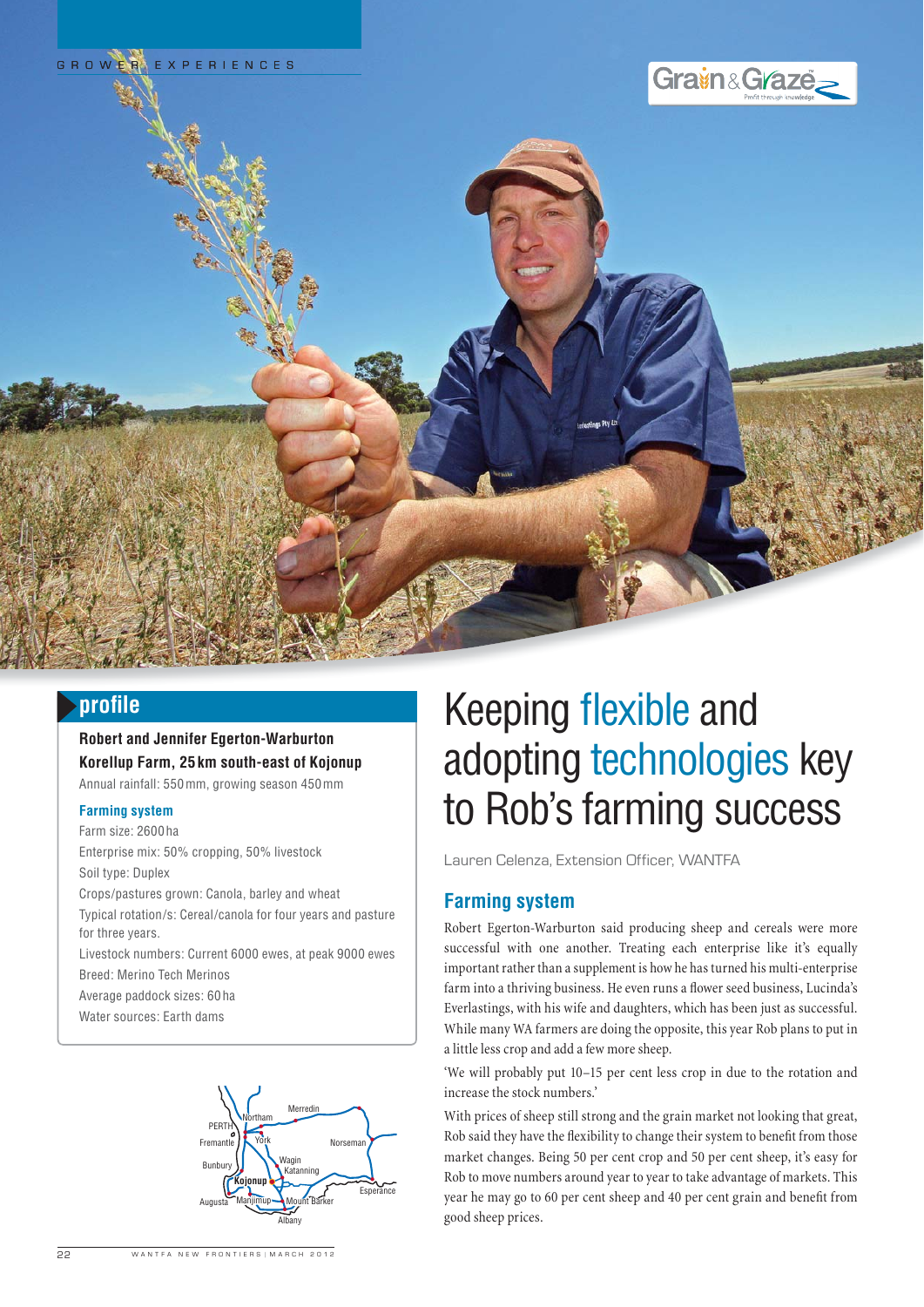

Rob has been grazing crops for seven years now, experimenting with stocking rates along the way.

'It hasn't affected the yield and it can help reduce disease pressure because stock reduce the canopy,' he said. 'I have experimented with it a lot and found that sheep trampling the ground increased weed germination so I reduced numbers and have now got the weed management part right.'

## **Cropping**

Rob has been a No-Tillage farmer for 15 years and uses chaff carts for weed management and livestock feed. Wheats grown on Korellup Farm are all Australian Premium Wheat (APW) varieties. Rob chooses varieties with the highest possible disease resistance as viruses such as Yellow Spot and Septoria have been a burden to wheat crops, and he chases canola varieties that are high yielding and resistant to Blackleg. Rob's yields are typically around 2 t/ha for canola, 4 t/ha for barley and 3.5 t/ha for wheat.

Over several years frost has become a worsening issue on the farm.

'We never used to get it, but now we have it every second year, so we may have to look at improving frost management' Rob said.

Of his cereals, Rob grows 80 per cent wheat and 20 per cent barley but is thinking of growing more barley because of its production benefits.

'I may plant more barley because I have had more weed control success with it and I have better crop topping options with it,' he said.

Despite its success Rob can only grow feed barley as too many screening and colour problems have stopped the grain from going malt in the past so he grows it for the feed market, as well as for his sheep.

Rob uses a Morris Concept 2000 seeder bar, seeding at 90 degrees with everything on autosteer, and everything down the tube, including 100– 120 kg of Agstar® and up to 150 kg of Urea topdressed. He also hopes to use the new pre-emergent herbicide Sakura® this season to try and tackle some ryegrass resistance.

At harvest last year Rob used chaff carts for the first time and was very happy with the results.

'We found it worked really well as a weed management and livestock management tool. It's great for placing chaff in piles for easy access by stock and a great tool for decreasing the weed burden. For us chaff carting has a 60 per cent grazing and 40 per cent weed control benefit.'

This year he plans to grow more GM canola.

'We usually grow 40 per cent of our canola GM, however, we will move to probably 80 per cent because we have seen a significant yield increase using it here and excellent weed control, especially in a wet year like last year.'

### **Grazing management**

Rob runs two large mobs of 3000 ewes which he moves around the farm as required for most of the year. For the three months around lambing (June for crossbred prime lambs, July for Merino replacements) he splits them up into mobs of 200–300, grouped according to their condition score, and feeds them accordingly. The mobs are then moved into crop paddocks to graze until after lambing. Before putting the sheep on a crop, Rob first sprays the crop with selective herbicide MCPA and puts the sheep on it four days later.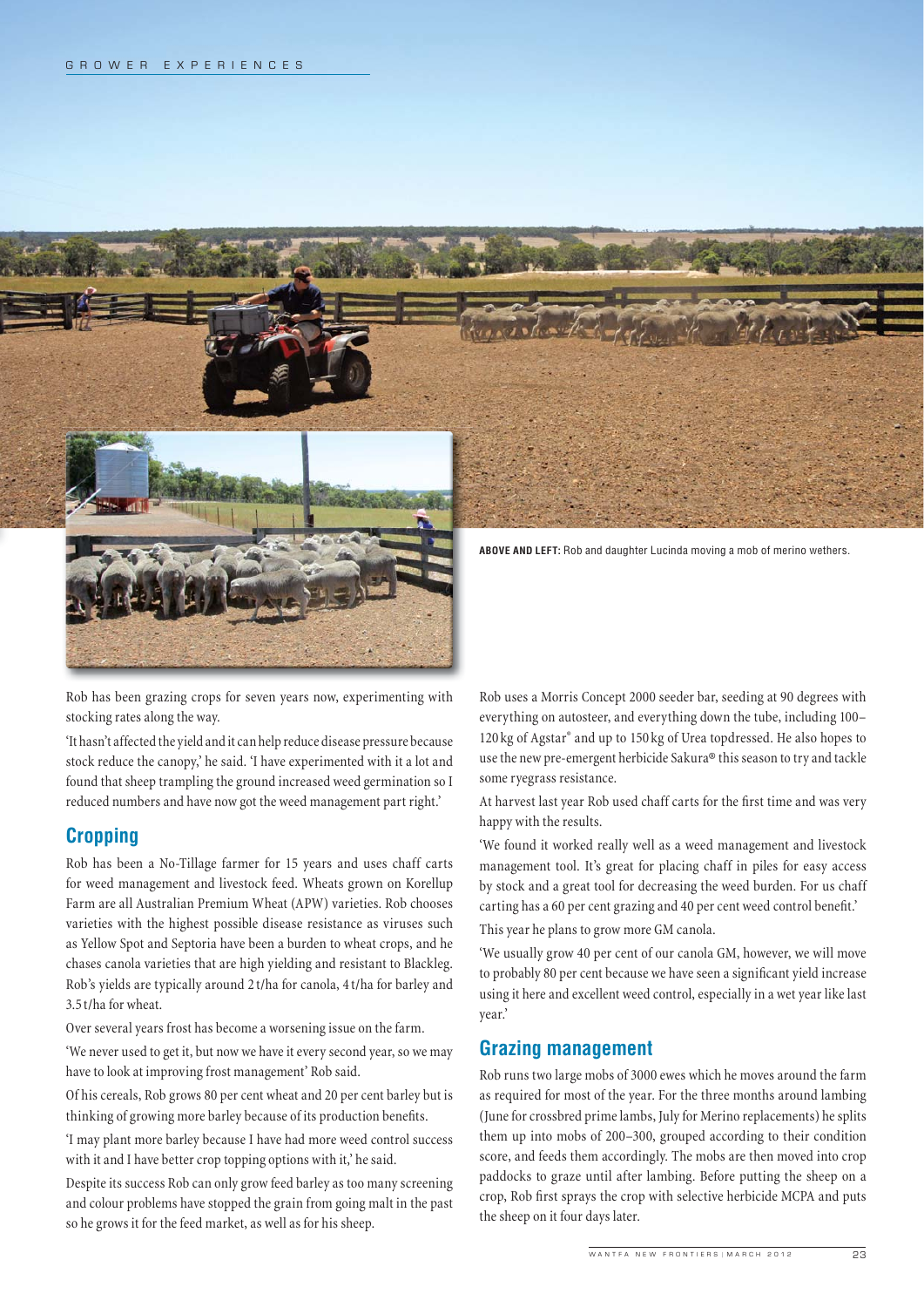#### GROWER EXPERIENCES

'The sheep walk between the crop and eat the weeds; if you get the [stocking rate] numbers right it can be really good for the crop.'

Several years of crop grazing have allowed Rob to experiment with stocking rates. Their numbers have changed over the years ranging from 12 Dry Sheep Equivalent per winter grazed hectare (DSE) to 20 DSE.

'We have found that 17 DSE is a good number for us. It's easy to manage and economical.'

Rob follows the Lifetime Ewe Management principles to maximise lambing and improve ewe performance.

Grazing the crops lightly hasn't affected Rob's yields, in fact it helps reduce disease pressure by reducing the canopy.

'Sheep are great at getting rid of wild radish. We used to have a lot of it and it was becoming resistant, however now we don't have a problem with it,' he said.

At around the 10th of August, or when the first node appears, Rob stops the sheep grazing the crops.

'Keeping them in the crop paddocks until then gives us an opportunity to clean up the pasture paddocks and it has allowed us to increase our stocking rate by 20 per cent.'

To manage stubbles Rob now takes the time to cut them short at harvest ('about the height of a beer can') and he tries to keep his pastures with a minimum 800 kg/ha of cover by moving the sheep between paddocks regularly. As soon as a stubble paddock is ready for them, the sheep are moved off the pastures until they are green again. This has had a significant effect on how quickly Rob's pastures respond.

Supplementary feeding includes chaff cart piles and silage which also decreases the weed burden. Rob also utilises poor performing patches of crop by cutting them into hay.

At the break of the season he has a 'sacrificial' paddock which he puts all the sheep in, like a feedlot to let the crops and pastures get established.

'If the season starts out too wet we will leave the sheep in pasture paddocks longer but the sheep don't seem to walk where it's too wet so it isn't usually an issue,' he said.

Rob uses a tub grinder to mix up lupins, barley, wheat and silage. He then trail feeds it out as a loose mix.

'Our farm produces more biomass than it does yield and grazing crops utilise that biomass; it's been very successful.'

> **RIGHT:** Rob grows canola with perennial pasture lucerne which has shown very promising yield and pasture benefits. **BELOW:** The family grow Everlastings which they sell as seeds

to many WA outlets.

# **interesting facts**

- Rob's father started Agrimaster<sup>®</sup>, and his brother David now runs the business.
- Rob has travelled around the world studying agriculture as a Nuffield Scholar.
- Rob is on the Merinotech, Sheep CRC Board and Chairs the Sheep Industry Leadership Council.
- He is a sixth generation farmer (the second on the Korellup Farm).



**O**<sub>g</sub> Pink & White Everlasting seeds

LUCINEA'S